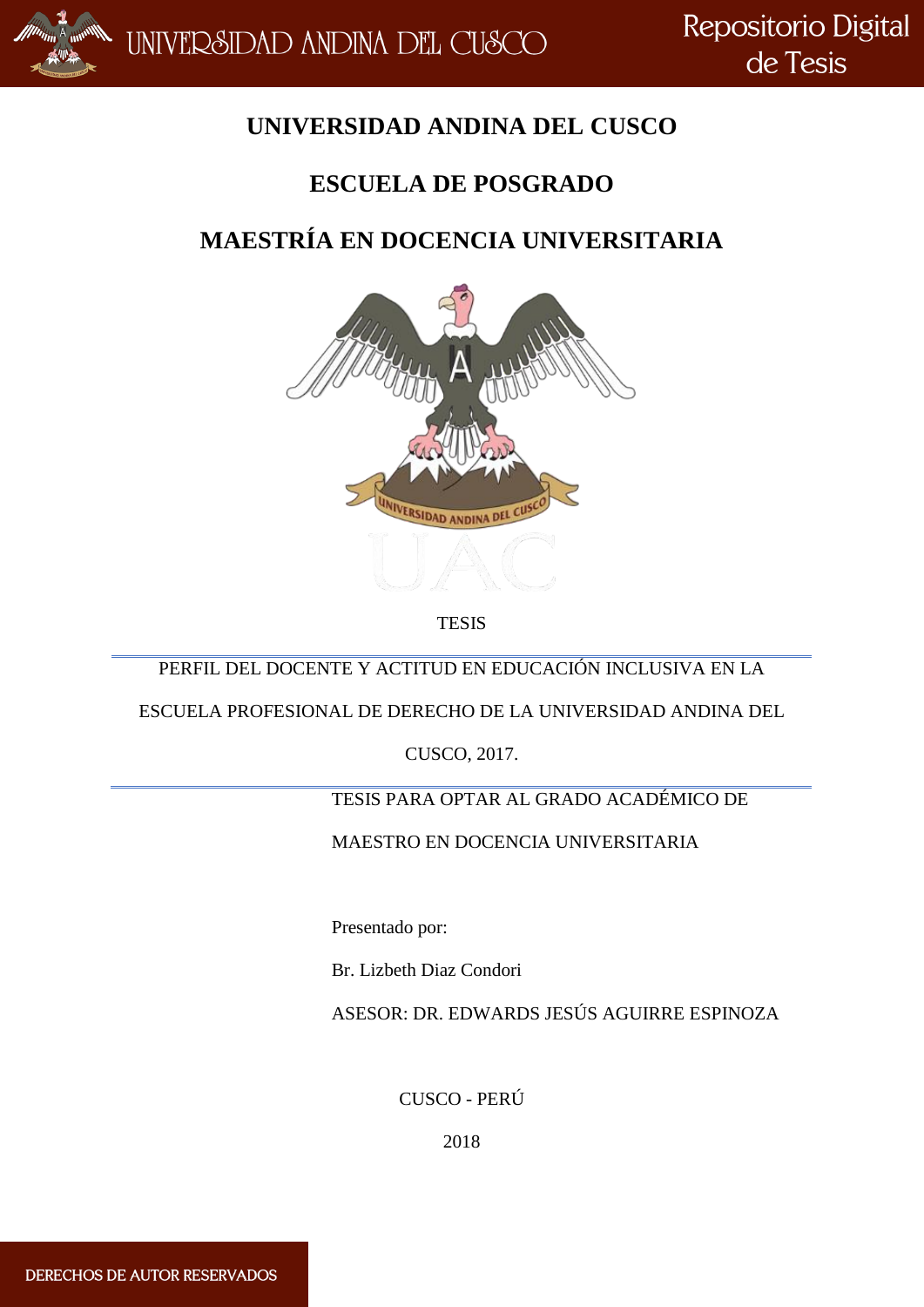

**Título : P**erfil del docente y actitud en educación inclusiva en la Escuela Profesional de Derecho de la Universidad Andina del Cusco, 2017.

**Autor : -** Lizbeth Diaz Condori

**Fecha** : 11-05-2018

#### **Resumen**

El presente trabajo de investigación tiene como objetivo fundamental establecer la correlación entre perfil del docente y actitud en educación inclusiva en la Escuela Profesional de Derecho de la Universidad Andina del Cusco, basadas en diferentes teorías de perfil del docente en educación inclusiva, sus cuatro dimensiones y teorías sobre actitud del docente en educación inclusiva. Al evaluar estas dimensiones se ha podido observar que el nivel de actitud depende directamente del perfil del docente en educación inclusiva, resaltando de esta manera que si se quiere lograr un nivel de actitud muy favorable, se tendrán que fortalecer el perfil del docente en educación inclusiva en los estudiantes con Diversidad funcional en cada una de sus dimensiones. Los resultados de esta investigación nos muestran en el 66% que el perfil del docente es excelente, y un 34% opinaron que es bueno. Pudiendo determinar que en un 100% consideran excelente y bueno el perfil del docente en educación inclusiva siendo este un porcentaje importante, mientras que en lo relacionado al nivel de actitud del docente en educación inclusiva el 58% de los docentes desempeñan su función de modo excelente, evidenciándose que solo este sector de docentes cumple con los lineamientos que exige la docencia universitaria con enfoque inclusivo, mientras que 34% de los docentes solo cumple con presentar la documentación requerida, de ello se arriba a la conclusión que existe correlación del perfil del docente y actitud en educación inclusiva en la Escuela Profesional de Derecho de la Universidad Andina del Cusco.

Palabras Claves: Perfil del docente en educación inclusiva, actitud en educación inclusiva y estudiantes con diversidad funcional.